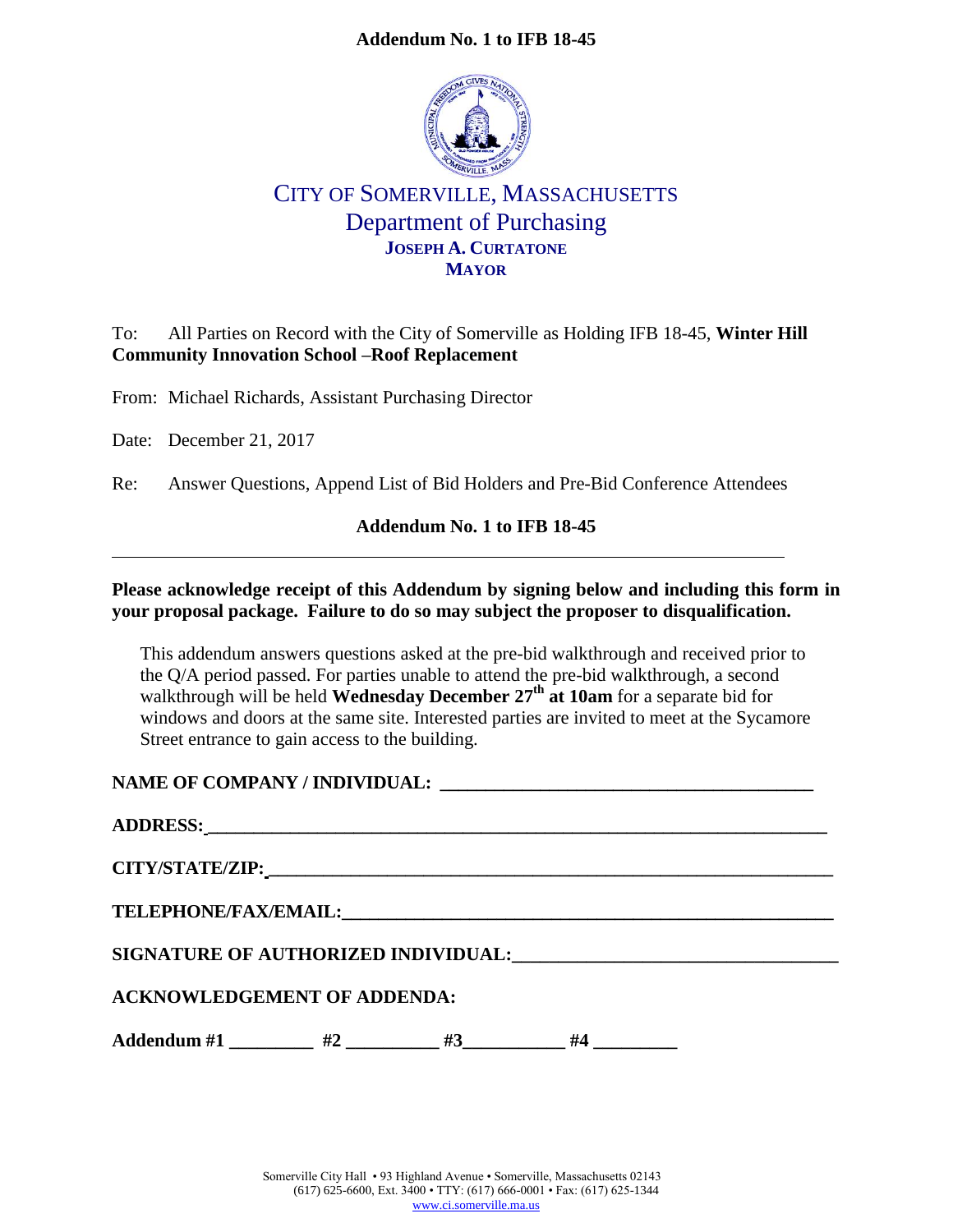### **Addendum No. 1 to IFB 18-45**

Q. What are the existing roof conditions?

A. See Appendix for existing roof test cut plan, photos, and descriptions.

Q. Is the plumber responsible for cutting his own holes for the new drains?

A. General Contractor is responsible for cutting holes and removing any ceilings necessary.

Q. Will the loading dock be available for set-up and removal purposes?

A. The building will continue to operate. Any use of the loading dock will need to be coordinated with the Owner so as to not interfere with regular building operations.

Q. On the roof plans, the note "4-1/2" low point" appears several times. Does this mean that the tapered insulation is to start at a thickness of 4-1/2"? If not, please clarify required minimum thickness of tapered.

A. Insulation is to start at 4-1/2 inch at drains.

Q. 070150.19 states that there are existing adhered and ballasted EPDM roofs to be removed. Is any other information available? Specifically, what thickness of insulation is to be removed? Also, is there only one roof to be removed, or is there a second, older roof beneath?

A. See Appendix for existing roof test cut plan, photos, and descriptions.

Q. How is there access to the roof? Is it a single entrance?

A. One entrance (the main entrance to the school) will be available with a staircase with direct access to the roof. See Section 015000, 3.3F for conditions applying to use of stair.

Q. Will the building be occupied during the construction period?

A. The building will be unoccupied of students but administrative staff will be accessing the building.

Q. Can you speak about the dumpsters and staging? With both the roofing and windows & doors [separate contract] work happening concurrently, where will both be able to stage dumpsters?

A. Staging for dumpsters can occur on the outdoor basketball court at the northeast end of the site. Protection of the play surface will be required.

Q. Regarding plumbing, are the plumbers responsible for interior finishing?

A. Yes, that is in the spec. Cutting and patching is the responsibility of the General Contractor. Finishing of the interior piping with insulation and jacketing is the responsibility of the Plumbing Filed Sub-bid.

Q. Are there test cuts available? What is the makeup of the roof?

A. Test cuts and makeup are included in the Appendix to the spec.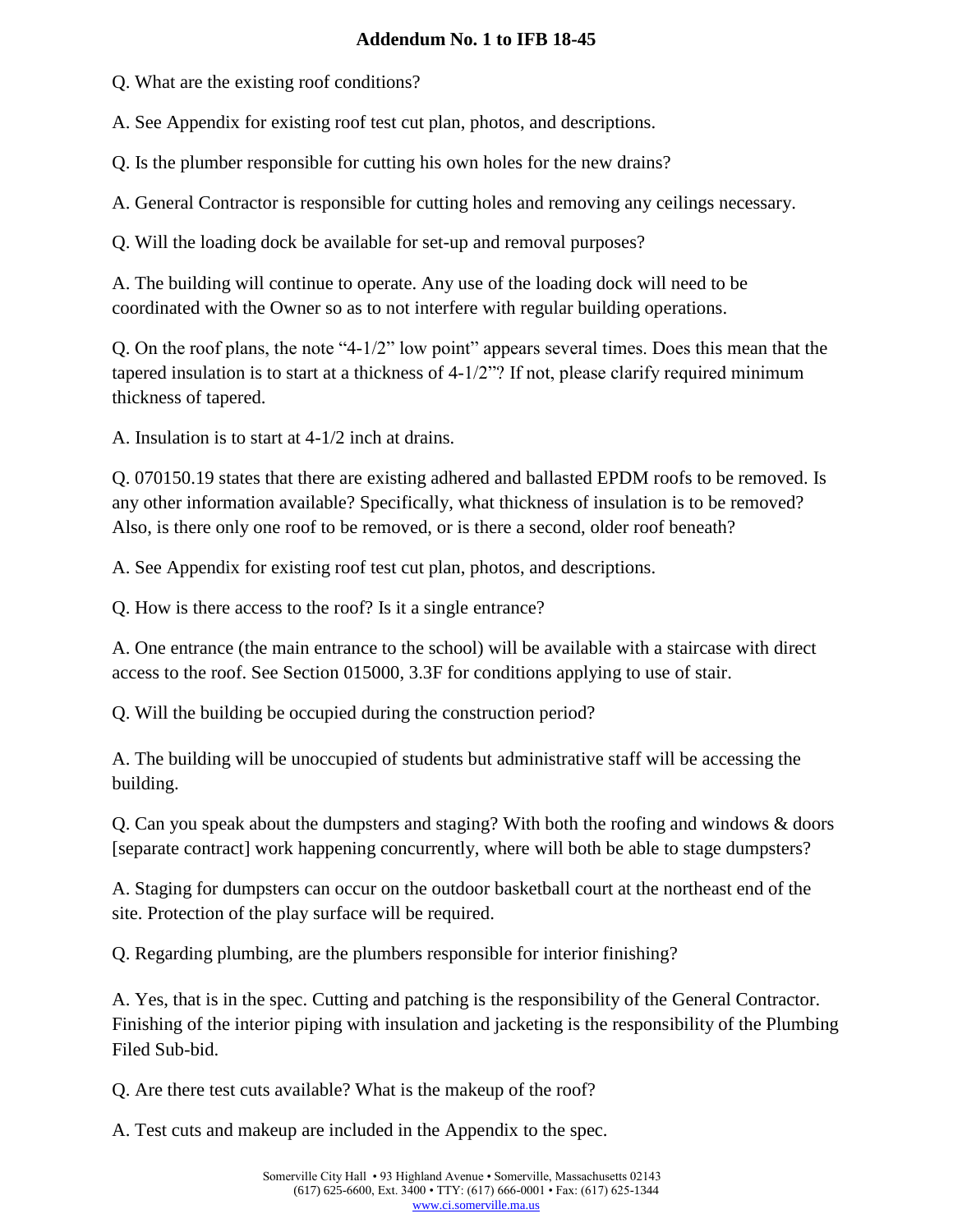| IFB 18-45 Winter Hill Community School - Roof Replacement - List of Vendors Interested |                                        |                      |              |                                                                       |  |  |
|----------------------------------------------------------------------------------------|----------------------------------------|----------------------|--------------|-----------------------------------------------------------------------|--|--|
| <b>Name</b>                                                                            | Company                                | <b>Address</b>       | Phone        | <b>E-mail Address</b>                                                 |  |  |
|                                                                                        | Reliable Roofing and Sheet Metal, LLC  | Framingham, MA       | 508-628-5562 | info@reliablene.com                                                   |  |  |
| Dave Ginivan; Cataldo Kidd                                                             | Corolla Contracting, Inc.              |                      | 617-561-1333 | Dave@corollaroofing.com;<br>cikidd@corollaroofing.com                 |  |  |
| <b>Ted Ensom</b>                                                                       | Feeley, McAnespie, Inc.                | Lowell, MA           | 978-441-2300 | TEnsom@fmiroofing.com                                                 |  |  |
| Kathie Rybicki                                                                         | Capeway Roofing Systems, Inc.          | Westport, MA         |              | krybicki@capewayroofing.com                                           |  |  |
| Cindy Almeida; Shane<br>Dorsey                                                         | Gibson Roofs, Inc.                     | Hanover, MA          | 781-826-6344 | calmeida@gibsonroofs.com;<br>jmeade@gibsonroofs.com                   |  |  |
| <b>Heather Irvine</b>                                                                  | Irvine & Sons, Inc.                    | Lynn, MA             | 781-581-0464 | hirvine@irvineandsons.com                                             |  |  |
| Karen Fitzgerald                                                                       | ProjectDog                             | Newburyport, MA      | 978-499-9014 | Addenda@projectdog.com                                                |  |  |
| Kristen Polito                                                                         | Stanley Roofing Company, Inc.          | Ipswich, MA          | 978-356-7958 | kristen@stanleyroof.com                                               |  |  |
| Scot Robert; Jay O'Toole                                                               | Greenwood Industries, Inc.             | Worcester, MA        | 508-726-1385 | srobert@greenwood-industries.com;<br>jotoole@greenwood-industries.com |  |  |
| Debbie Musto                                                                           | Commercial Roofing & Contracting, Inc. | Putnam, CT           | 860-928-9199 | debbie@comroofing.com                                                 |  |  |
| Ann Dione; Michael Dionne                                                              | PJ Dionne Company, Inc.                | Wilmington, MA       | 978-657-3990 | adionne@pjdionne.com;<br>mike@pidionne.com                            |  |  |
| Justin Felisco                                                                         | <b>ConstructConnect</b>                |                      |              | Justin.Felisco@ConstructConnect.com                                   |  |  |
| Jennifer Wrightson                                                                     | Rockwell Roofing, Inc.                 | Leominster, MA       | 978-537-7825 | jennifer@rockwellroofing.com                                          |  |  |
| <b>Eric Roth</b>                                                                       | Silktown Roofing                       | South Grafton, MA    | 508-887-8908 | EricRoth@silktownroofing.com                                          |  |  |
| Amanda Cross; Danielle Sulliv Indoor Air Technologies                                  |                                        | Victor, NY           | 585-924-2010 | amanda@iatcorpusa.com;<br>danielle@iatcorpusa.com                     |  |  |
| Anabela DaCosta                                                                        | Araujo Bros Plumbing and Heating       |                      | 508-998-7006 | adacosta@arauiobrosplumbing.com                                       |  |  |
| <b>Betty Gatesman</b>                                                                  | Architectural Products, Inc.           | West Springfield, MA | 413-733-1111 | betty@cap-inc.net                                                     |  |  |
|                                                                                        |                                        |                      |              |                                                                       |  |  |
|                                                                                        |                                        |                      |              |                                                                       |  |  |
|                                                                                        |                                        |                      |              |                                                                       |  |  |
|                                                                                        |                                        |                      |              |                                                                       |  |  |
|                                                                                        |                                        |                      |              |                                                                       |  |  |
|                                                                                        |                                        |                      |              |                                                                       |  |  |
|                                                                                        |                                        |                      |              |                                                                       |  |  |
|                                                                                        |                                        |                      |              |                                                                       |  |  |